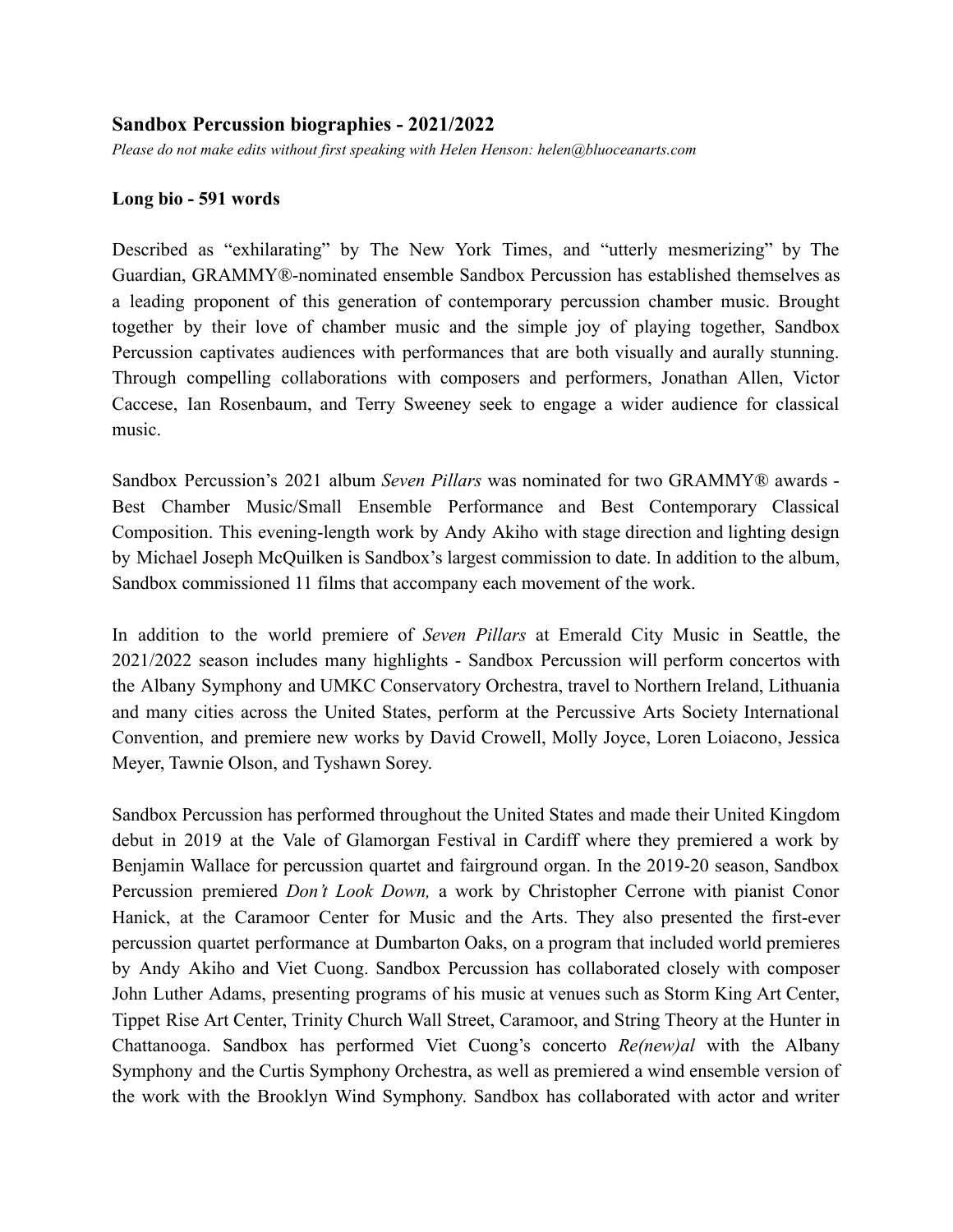Paul Lazar on a portrait concert of music by John Cage at the Institute for Advanced Study at Princeton University, and gave three sold-out performances of Steve Reich's *Music for Eighteen Musicians* with Emerald City Music in Seattle.

In addition to maintaining a busy concert schedule, Sandbox was appointed ensemble-in-residence and percussion faculty at the University of Missouri-Kansas City in 2021, where they have created a curriculum with entrepreneurship and chamber music at its core. Sandbox has led masterclasses and coachings all around the United States, at institutions such as the Peabody Conservatory, Curtis Institute, the Juilliard School, the University of Southern California, and Cornell University. In 2016, Sandbox Percussion founded the annual NYU Sandbox Percussion Seminar - a week-long seminar that invites percussion students from across the globe to rehearse and perform some of today's leading percussion chamber music repertoire at the iconic Brooklyn venue National Sawdust.

In 2020, Sandbox Percussion released their debut album *And That One Too* on Coviello Classics. The album features works by longtime collaborators Andy Akiho, David Crowell, Amy Beth Kirsten, and Thomas Kotcheff.

Sandbox Percussion endorses Pearl/Adams musical instruments, Zildjian cymbals, Vic Firth sticks and mallets, Remo drumheads, and Black Swamp accessories.

## **Short bio - 239 words**

Described as "exhilarating" by The New York Times, and "utterly mesmerizing" by The Guardian, GRAMMY®-nominated ensemble Sandbox Percussion has established themselves as a leading proponent of contemporary percussion chamber music. Brought together by the simple joy of playing together, Sandbox Percussion captivates audiences with performances that are both visually and aurally stunning. Through compelling collaborations with composers and performers, Jonathan Allen, Victor Caccese, Ian Rosenbaum, and Terry Sweeney seek to engage a wider audience for classical music.

Sandbox Percussion's 2021 album *Seven Pillars* was nominated for two GRAMMY® awards. This evening-length work by Andy Akiho with stage direction and lighting design by Michael Joseph McQuilken is Sandbox's largest commission to date.

In addition to the world premiere of *Seven Pillars* at Emerald City Music in Seattle, the 2021/2022 season includes many highlights - Sandbox Percussion will perform concertos with the Albany Symphony and UMKC Conservatory Orchestra, travel to Northern Ireland, Lithuania and many cities across the United States, perform at the Percussive Arts Society International